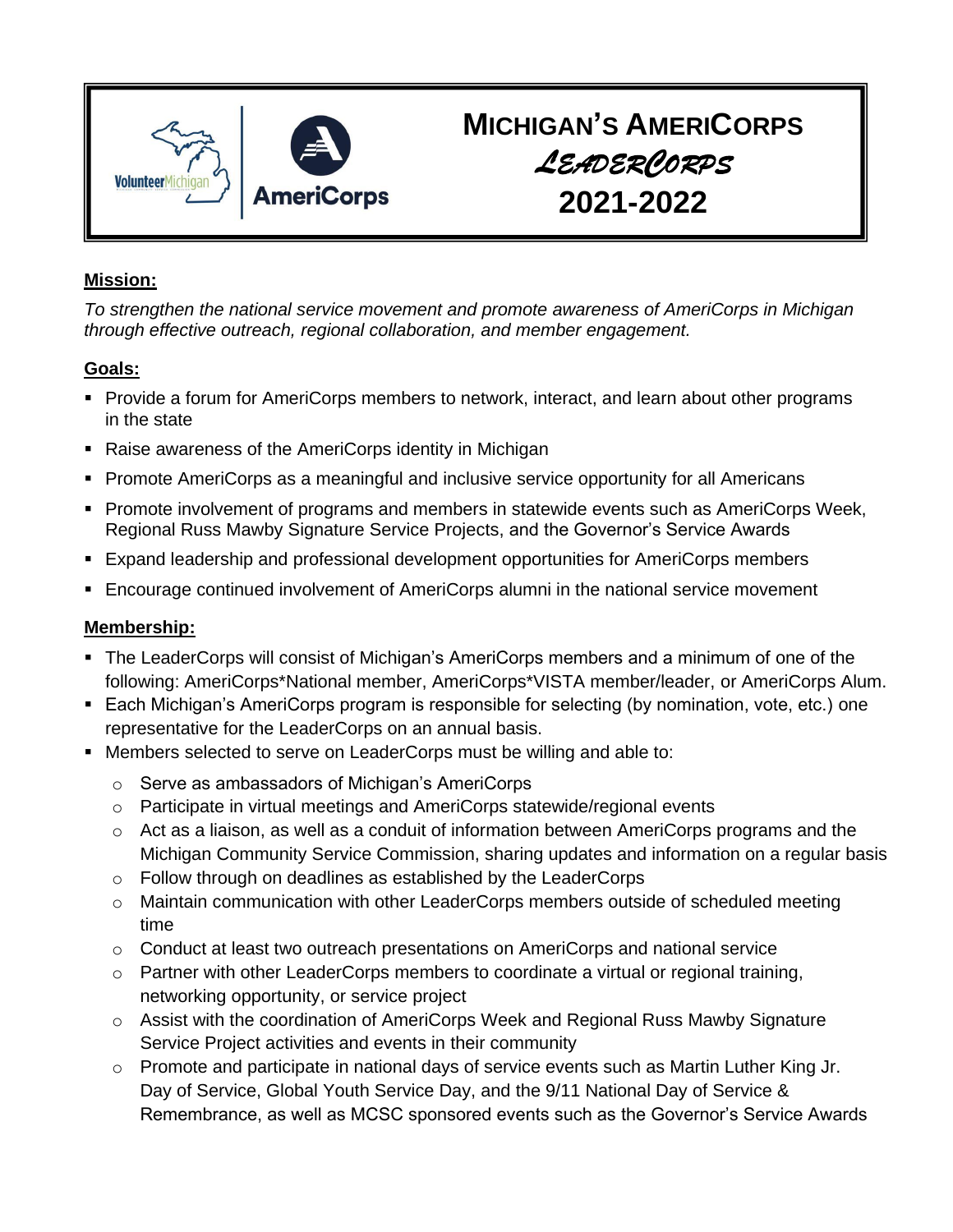# **Requirements for 2021-22:**

#### *Virtual or Regional Convening*

LeaderCorps members will be responsible for working together with other LeaderCorps members and the AmeriCorps Partnerships Coordinator (Marsha Hazen) to coordinate at least one virtual or regional event (training, webinar, networking event, service project, etc.) for Michigan's AmeriCorps members. Members may want to consider coordinating a service project in conjunction with one of the National Days of Service (MLK Day, Global Youth Service Day, 9/11 Day of Service and Remembrance) or AmeriCorps Week.

### *Two AmeriCorps Outreach Presentations*

Each LeaderCorps member will be responsible for conducting two outreach presentations (or hosting exhibit displays) in their community. Outreach presentations can be provided virtually or in-person. The goal of outreach presentations is to increase community awareness of your AmeriCorps program, its impact and service opportunities, as well as information about other national service programs. The MCSC will help LeaderCorps representatives identify appropriate organizations and groups to provide an outreach presentation. *Members are strongly encouraged to make one of these presentations to the disability community.* Each representative will be responsible for scheduling, planning, and carrying out the presentations, in addition to submitting an [outreach presentation report.](https://www.research.net/r/LC_Outreach_2021-22) All report forms must be completed and submitted to the MCSC by July 29, 2021.

#### *Great Stories*

Each LeaderCorps member is expected to submit at least one Great Story about their program. The Great Stories should promote the impact of your program or highlight a special program event.

### *Alum/Site Supervisor Spotlight Submissions*

Each LeaderCorps member is expected to submit two Alum and/or Site Supervisor Spotlights. The Alum Spotlight should highlight an individual whose service impacted their life and/or career path. The Site Supervisor Spotlight should highlight an individual who has provided exceptional support to AmeriCorps members and their service.

#### *Regional Russ Mawby Signature Service Projects*

Each LeaderCorps member will assist with the coordination of the Regional Russ Mawby Signature Service Projects (scheduled to take place on either May 20 or May 21, 2022).

#### *Serve as a Liaison*

Each LeaderCorps member must be active in representing their program during LeaderCorps meetings, and in return, communicate information at each of their regular program meetings. *LeaderCorps members must copy program directors and site supervisors on communications regarding LeaderCorps virtual meetings and other events that will require time away from day-today program activities.* A summary of key points will be provided for LeaderCorps representatives to share at their program meetings.

## **Unofficial Representatives:**

No program should have more than one representative on LeaderCorps. *If a program does not have a member representative designated and in attendance by the December LeaderCorps Orientation, the program will forgo representation on LeaderCorps during that program year.* 

## **Attendance:**

LeaderCorps members are expected to attend each meeting. If a compelling circumstance arises, it is the responsibility of the member to inform the MCSC of their expected absence. The LeaderCorps member should closely review the meeting summary afterwards to stay updated.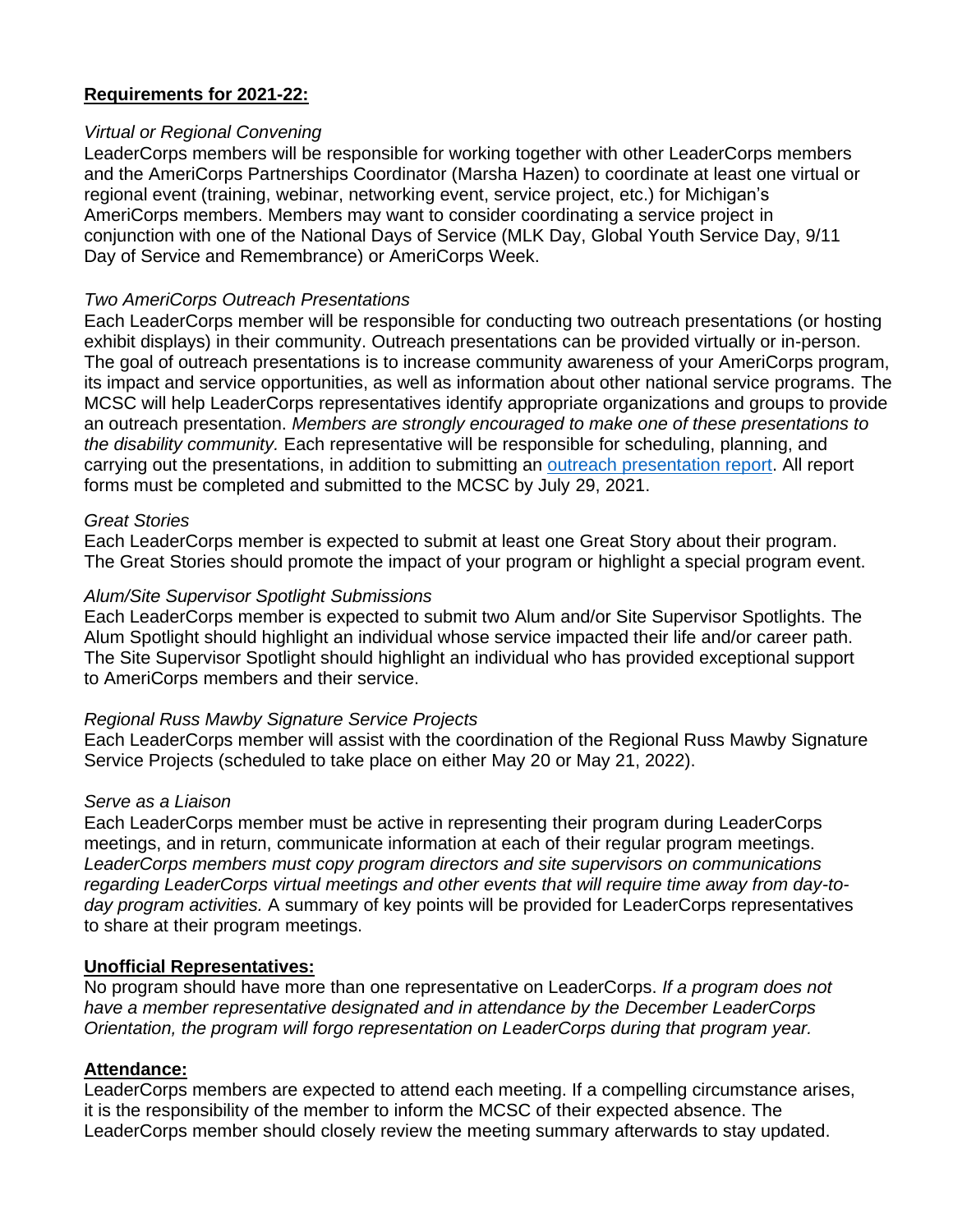If a LeaderCorps member has two unexcused absences from virtual meetings, he/she/they is no longer eligible to participate in LeaderCorps. For the remainder of the year, that member's AmeriCorps program will forgo LeaderCorps representation.

# **Support Services/Advisement:**

The MCSC will provide a staff liaison to be an acting advisor to support LeaderCorps endeavors and activities. All outgoing communications, financial and supply requests, and meeting/event scheduling must be directed through the liaison. Responsibilities include, but are not limited to:

- Securing meeting times and places
- Coordinating training and member development opportunities
- Distribution of meeting agendas and summaries
- Assisting Leadership Teams with project planning and implementation
- Updating guidelines and member rosters
- Promoting and recognizing LeaderCorps accomplishments

## **Leadership Teams:**

All representatives will serve on Leadership Teams, which will be determined at the first meeting of the year. Examples of Leadership Team activities may include:

- Communicate training and professional development opportunities and help develop strategies to create a positive member experience
- Create and promote opportunities for members to participate in AmeriCorps Week and national days of service
- Help engage AmeriCorps alums and support their continued involvement by connecting them with opportunities to remain involved with service and volunteerism through local projects/ events and AmeriCorps Alums chapters
- Manage the monthly nomination process for the Alum and Site Supervisor Spotlights on the MCSC website
- Work with MCSC communications staff to promote Michigan's AmeriCorps and highlight Great Stories through appropriate online and/or social media outlets (i.e., Facebook, Twitter, LinkedIn, etc.)
- Oversee the production, development, and distribution of a Michigan's AmeriCorps newsletter or other promotional publications
- Create an informational resource on how to effectively utilize the Segal AmeriCorps Education Award and how to find schools that offer incentives for AmeriCorps alums
- Provide guidance on volunteer recruitment strategies

# **Service Hours:**

Members may receive up to 10 hours per month for their LeaderCorps responsibilities outside of general LeaderCorps virtual meetings. LeaderCorps members will receive training hours for the time spent in member training and in meetings. Travel time will be granted when appropriate in accordance with each program's normal policy. *LeaderCorps activities outside of the required meetings should not supersede regularly scheduled AmeriCorps program responsibilities.*